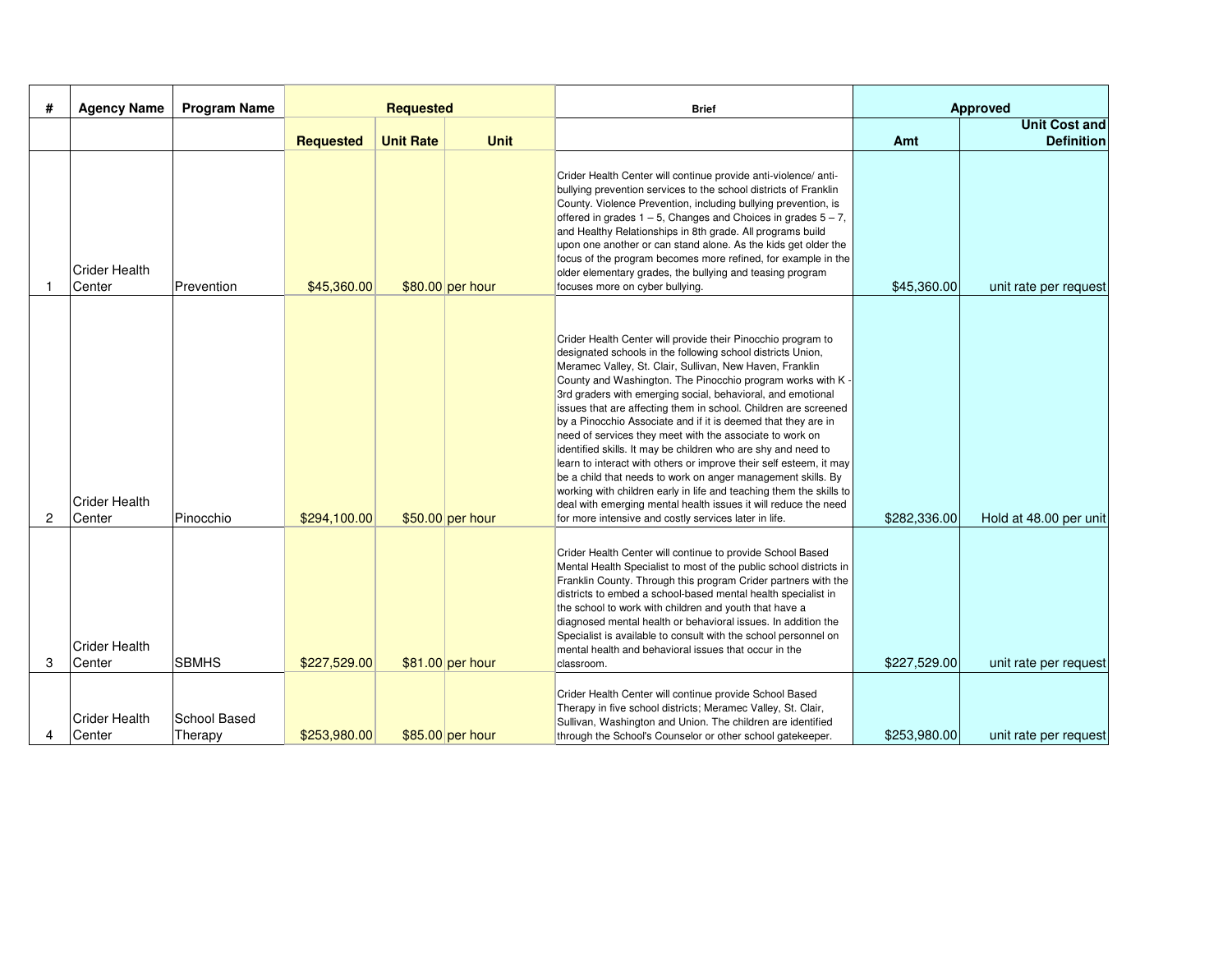| 5 | <b>Crider Health</b><br>Center                | <b>PWF</b>                     | \$159,392.00 |                  | \$87.00 Care coordination<br>\$74.50 parent partner<br>\$34.00 pp medicaid mtc | Crider Health Center in partnership with F.A.C.T. will serve<br>families in their Partnership with Families program. Partnership<br>with Families uses a strength based, wrap-around approach to<br>serve youth with serious emotional disorders (SED) and their<br>families. The Care Coordinator is responsible for helping the<br>families create a team of individuals to assist in meeting the<br>goals of the family. The Care Coordinator works with the entire<br>family in order to help them achieve their goals, strengthen<br>their relationships and create an environment which empowers<br>the family to gradually take on the responsibility. FACT will<br>provide Parent PARTNERs for families served under the<br>Partnership with Families. A Parent PARTNER is a parent of a<br>child with disabilities or SED that has already been through the<br>ups and downs of working in multiple systems. Many families of<br>children with SED are weary of "professionals". Having another<br>parent that has "been there, done that" to help guide them and<br>mentor them in skills of parenting and advocacy makes the<br>whole program much more effective and efficient. | \$159,392.00 | unit rate per request |
|---|-----------------------------------------------|--------------------------------|--------------|------------------|--------------------------------------------------------------------------------|---------------------------------------------------------------------------------------------------------------------------------------------------------------------------------------------------------------------------------------------------------------------------------------------------------------------------------------------------------------------------------------------------------------------------------------------------------------------------------------------------------------------------------------------------------------------------------------------------------------------------------------------------------------------------------------------------------------------------------------------------------------------------------------------------------------------------------------------------------------------------------------------------------------------------------------------------------------------------------------------------------------------------------------------------------------------------------------------------------------------------------------------------------------------------------------------|--------------|-----------------------|
| 6 | Lutheran Family<br>and Children's<br>Services | MET - Counseling               | \$72,000.00  |                  | \$90.00 per session                                                            | Lutheran Children and Families Services will provide<br>counseling/therapy services and case management to children<br>and youth in need using the Multimodal Emotion-Focused<br>Treatment Program and Cognitive Behavioral Therapy.                                                                                                                                                                                                                                                                                                                                                                                                                                                                                                                                                                                                                                                                                                                                                                                                                                                                                                                                                        | \$72,000.00  | unit rate per request |
| 7 | Lutheran Family<br>and Children's<br>Services | Nurturing Kids                 | \$46,300.75  | \$250.00 assist  | \$77.25 per session direct                                                     | Lutheran and Family and Children's Services' Nurturing Kids<br>Program provides case management to vulnerable parents and<br>their children. They provide individual case management,<br>planning, and goal setting. This program is intended for<br>parents of children birth to five years and works on skills in an<br>environment that is most comfortable for the parents including<br>the home.                                                                                                                                                                                                                                                                                                                                                                                                                                                                                                                                                                                                                                                                                                                                                                                       | \$46,300.75  | unit rate per request |
| 8 | Lutheran Family<br>and Children's<br>Services | WINGS - Teen<br>Parent Program | \$16,482.25  |                  | \$77.25 case mgmt group<br>\$77.25 session direct<br>\$250.00 assistance       | Lutheran Family and Children's Services will provide services<br>to pregnant and parenting teens. The work with each youth to<br>develop an individual action plan with goals. The case manager<br>works with the youth on problem solving techniques such as<br>prioritizing and budget management. They also work to link the<br>youth and their child to appropriate community services such<br>as medical care, housing, and food assistance. Groups are<br>also held for pregnant or parenting teens to encourage social<br>connections and peer sharing.                                                                                                                                                                                                                                                                                                                                                                                                                                                                                                                                                                                                                              | \$16,482.25  | unit rate per request |
| 9 | WINGS/Parents Teen Parent<br>as Teachers      | Program                        | \$6,250.00   | \$180.00 meeting | \$62.50 personal visit<br>\$30.00 screening group                              | The Parents as Teachers teen parent program works with<br>parenting teens in the Washington School District. They work<br>both in a group setting and individually with the teen parents.<br>They work to access the developmental milestones of the child<br>and to help the parent in setting goals related to finishing their<br>education, supporting their child, and raising their child in an<br>emotionally healthy home.                                                                                                                                                                                                                                                                                                                                                                                                                                                                                                                                                                                                                                                                                                                                                           | \$4,000.00   | unit rate per request |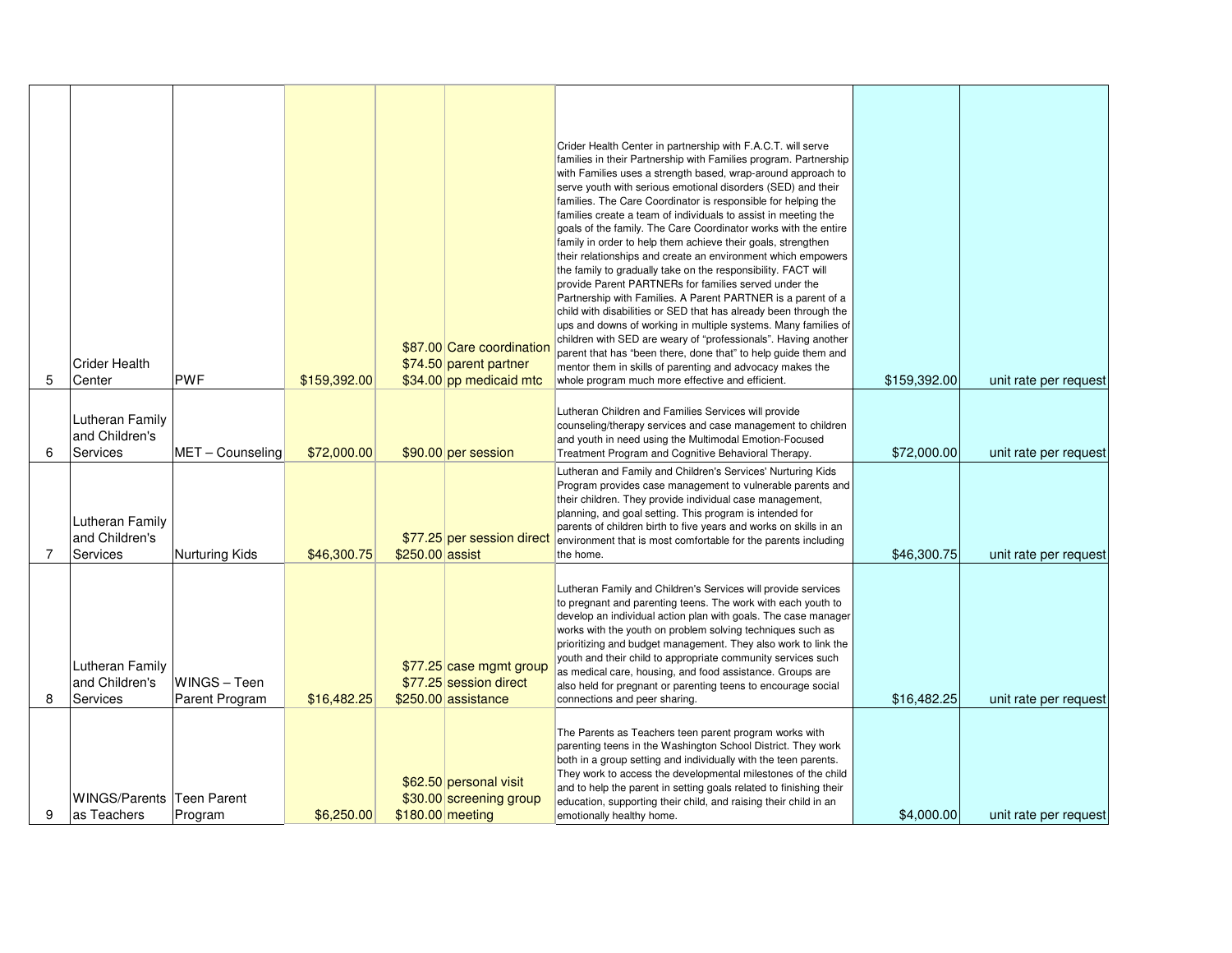| 10 | <b>NCADA</b>                  | Prevention | \$85,318.00 |                | \$81.92 prevention first<br>\$300.00 teen institute<br>\$75.00 leadership conf<br>\$7.00 red ribbon | NCADA will provide an array of prevention programs working<br>on building resiliency skills to prevent youth from becoming<br>involved with alcohol and other drugs in partnership with the<br>Schools. These services vary greatly and serve $K - 12$<br>graders. Each lesson series focuses on skill development on a<br>variety of topics: protecting our brains; developing skills in<br>social competency, problem solving, and peer refusal; and<br>making healthy choices. Middle and high schools can choose<br>from an array of peer leadership programs where teens learn<br>to teach substance abuse prevention lessons to peers and<br>younger students; to lead prevention activities in their schools;<br>and to intervene with peers whose alcohol and other drug use<br>are a cause for concern.                                                                                                                                | \$85,318.00 | unit rate per request                 |
|----|-------------------------------|------------|-------------|----------------|-----------------------------------------------------------------------------------------------------|-------------------------------------------------------------------------------------------------------------------------------------------------------------------------------------------------------------------------------------------------------------------------------------------------------------------------------------------------------------------------------------------------------------------------------------------------------------------------------------------------------------------------------------------------------------------------------------------------------------------------------------------------------------------------------------------------------------------------------------------------------------------------------------------------------------------------------------------------------------------------------------------------------------------------------------------------|-------------|---------------------------------------|
| 11 | CHARCATER + Character Plus    |            | \$10,811.00 |                | \$83.39 per hour                                                                                    | Character Plus will provide a bullying prevention program in<br>which they work with school personnel to change the culture<br>within the school itself. They do this through training of the<br>school personnel and then offering coaching to engage the<br>staff and assist implementation of the skills learned in trainings.                                                                                                                                                                                                                                                                                                                                                                                                                                                                                                                                                                                                               | \$10,811.00 | unit rate per request                 |
| 12 | <b>CASA</b>                   | CASA       | \$90.120.00 |                | \$42.00 per volunteer hr<br>37 cents per mile                                                       | CASA will implement the Life Skills Partnership Project for<br>youth who are in the foster care system. A Court Appointed<br>Special Advocate will work with the child to bring about stability<br>in their life and helping them find their individual path. They<br>work to assist older youth in finishing their high school<br>education, getting into college or trade school, finding jobs, and<br>everyday life skills such as budgeting, obtaining a drivers<br>license, etc. They work to assist younger youth in getting to<br>permanency in a quicker manner and making sure that they<br>have consistency while in state care.                                                                                                                                                                                                                                                                                                      | \$90.120.00 | unit rate per request                 |
| 13 | CHAD Coalition Family Support |            | \$4,300.00  | \$90.00 per hr |                                                                                                     | CHADS provides families who have a child struggling with<br>depression and thoughts of suicide with appropriate mental<br>health support suggestions and resources. CHADS Family<br>Support is designed to work with the family to educate them<br>about their child's mental illness, provide emotional support<br>and identify key mental health resources in treating the child.<br>This outreach is done by phone, face to face or group support.<br>The program coordinator is a licensed social worker who<br>specifically works with the family (typically a parent) to provide<br>a sounding board, emotional support and identify key mental<br>health resources in treating the child. Throughout this time<br>many different barriers and obstacles to successful integration<br>of services may be present, and families will benefit from<br>having a place to call where they will receive compassion,<br>expertise and guidance. |             | \$2,700,00 30 units of service x \$90 |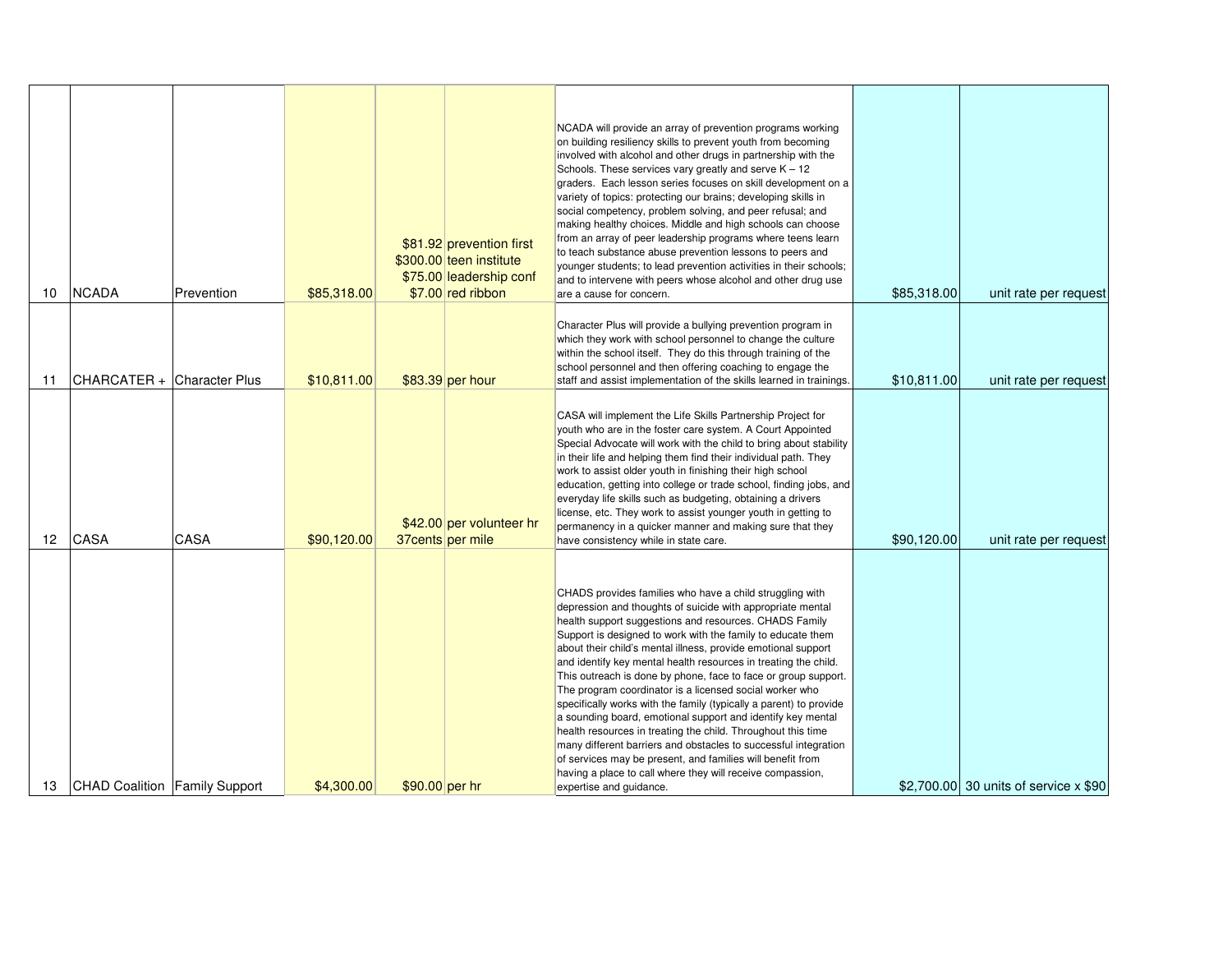|    |                                      |                                          |             |          |                                   | The Signs of Suicide (SOS) program empowers students and<br>staff with the tools and resources to effectively recognize and     |             |                          |
|----|--------------------------------------|------------------------------------------|-------------|----------|-----------------------------------|---------------------------------------------------------------------------------------------------------------------------------|-------------|--------------------------|
|    |                                      |                                          |             |          |                                   | respond to the warning signs of suicide – in themselves and in                                                                  |             |                          |
|    |                                      |                                          |             |          |                                   | their friends and (for staff) in their students. SOS is a self-<br>contained module designed to be incorporated into health     |             |                          |
|    |                                      |                                          |             |          |                                   | class. SOS includes parent, student and teacher education                                                                       |             |                          |
|    |                                      |                                          |             |          | \$125.00 presentation             | plans, videos, depression screening materials, and printed<br>education materials. The SOS program will be offered to all       |             | 75% of allocation with   |
| 14 | CHAD Coalition Signs of Suicide      |                                          | \$10,900.00 |          | \$100.00 School support           | Franklin County schools.                                                                                                        | \$8,175.00  | unit rate per request    |
|    |                                      |                                          |             |          |                                   |                                                                                                                                 |             |                          |
|    |                                      |                                          |             |          |                                   | NAMI brings family engagement and outreach to Franklin<br>County families who have a child diagnosed with a Serious             |             |                          |
|    |                                      |                                          |             |          |                                   | Emotional Disorder (SED). The NAMI Basics program includes<br>group family support and mental health education services.        |             |                          |
|    |                                      |                                          |             |          |                                   | The NAMI class helps families during a time that can be                                                                         |             |                          |
|    |                                      |                                          |             |          |                                   | uncertain and emotionally charged. They help families<br>understand what community services are available to their              |             |                          |
|    |                                      |                                          |             |          |                                   | child. They bring understanding to families of what types of                                                                    |             |                          |
| 15 | <b>NAMI</b>                          | <b>Family Outreach</b><br>and Engagement | \$2,147.00  |          | \$42.09 Basics Support            | behaviors are normal for a child with specific diagnosis and<br>give them ideas on proven methods to help their child.          | \$2,147.00  | unit rate per request    |
|    |                                      |                                          |             |          |                                   |                                                                                                                                 |             |                          |
|    |                                      |                                          |             |          | counseling                        | Portals will continue to provide school-based mental health                                                                     |             |                          |
| 16 | <b>BUDDIES NOT</b><br><b>BULLIES</b> | School Based<br>Counseling               | \$22,289.00 |          | session /<br>\$90.00 consultation | services including counseling and consultation based in the<br>Lutheran School in Franklin County.                              | \$22,289.00 |                          |
|    |                                      |                                          |             |          |                                   |                                                                                                                                 |             | unit rate per request    |
|    |                                      |                                          |             |          |                                   | Portals prevention programming includes bullying and teasing                                                                    |             |                          |
|    |                                      | School Yard                              |             |          |                                   | prevention and internet safety. Portals approach is a little<br>different from other agencies as it brings a holistic approach  |             |                          |
|    | <b>BUDDIES NOT</b>                   | Bullying and                             |             |          |                                   | that they call "all in" where they meet with the students                                                                       |             | 67 units of service with |
| 17 | <b>BULLIES</b>                       | Cyber Bullying<br>Prevention             | \$8,750.00  |          | \$90.00 per hour                  | throughout a semester, they also meet with and train the<br>teachers and have learning opportunities available to parents.      | \$6,030.00  | unit rate per request    |
|    |                                      |                                          |             |          |                                   |                                                                                                                                 |             |                          |
|    |                                      |                                          |             |          |                                   | Youniquely Social is a program that equips older youth who                                                                      |             |                          |
|    |                                      |                                          |             |          |                                   | may be at-risk to teach younger youth through game play skills<br>of tolerance for differences, friendships, self-awareness,    |             |                          |
|    |                                      |                                          |             |          |                                   | inclusion, empathy, self-regulation, patience, and other helpful<br>social strategies such as taking turns, personal space, and |             |                          |
|    |                                      |                                          |             |          |                                   | cooperation. This method develops leadership in the at-risk                                                                     |             |                          |
| 18 | <b>BUDDIES NOT</b><br><b>BULLIES</b> | Youniquely                               | \$14,124.00 | \$120.00 | \$100.00 per hour                 | older youth while at the same time teaches valuable resiliency<br>skills to younger children.                                   | \$0.00      |                          |
|    |                                      |                                          |             |          |                                   |                                                                                                                                 |             |                          |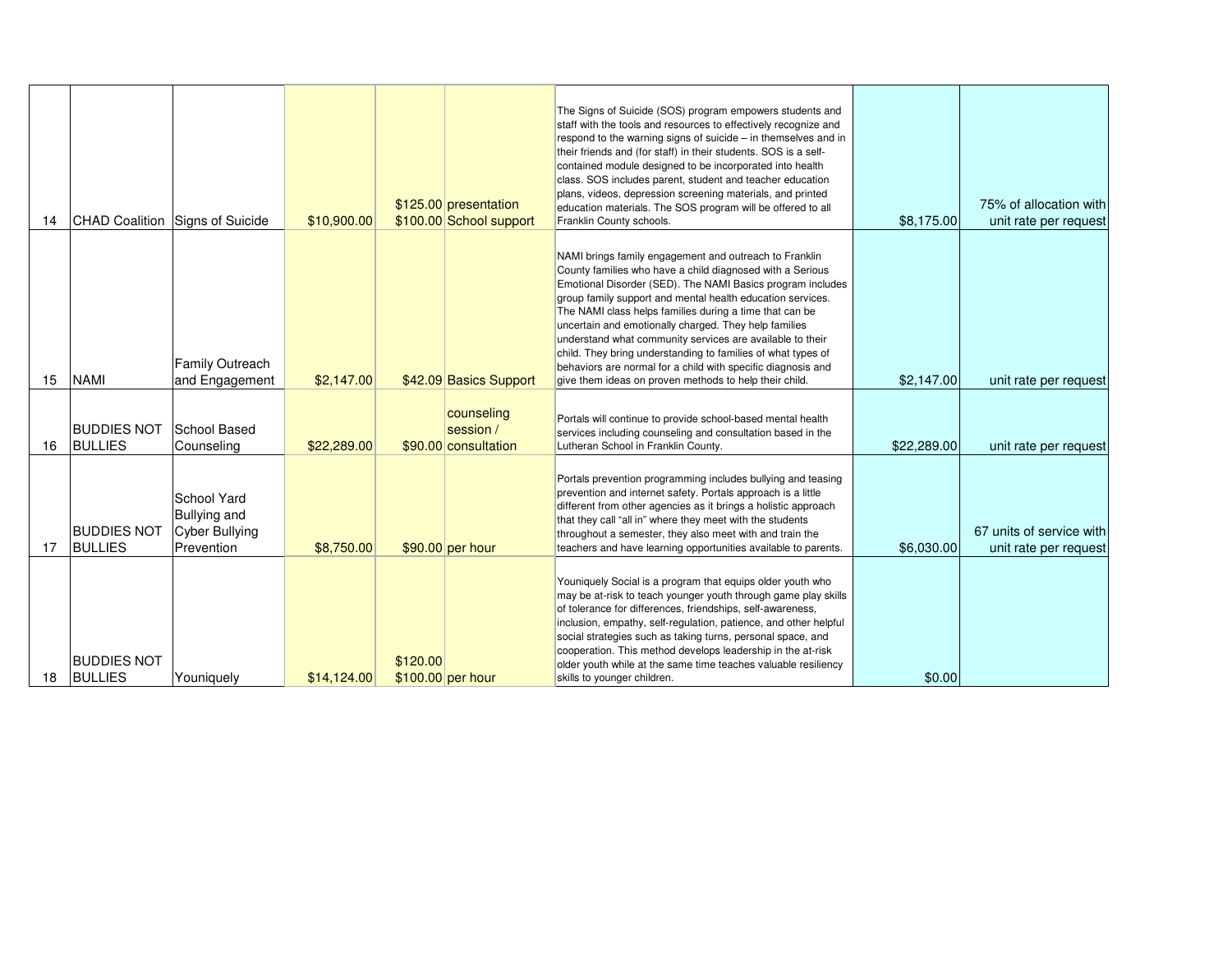|          | <b>Preferred Family</b>                                                                       |                             | \$1300.00 Events | \$71.17 School Consult<br>\$160.00 Assessment<br>\$79.25 Individual Sessio<br>\$42.68 Case Managem<br><b>Drug</b> | Preferred Family Healthcare will continue to implement Teams<br>of Concern in many of the middle and high schools in Franklin<br>County. The Team of Concern incorporates global prevention,<br>classroom specific prevention programs, identification and<br>assessment of high risk youth, and individualized treatment of<br>youth who are at risk of becoming clinically addicted to drugs<br>and alcohol. Anyone can refer a youth to the TOC program.<br>After a referral is made, PFH goes through proper school<br>channels to get parent permission to do an assessment. The<br>youth is assessed and referred to the proper service provider.<br>If it is a mental health issue, they would refer to Crider, if the<br>child needs counseling they refer to one of the FCCRB funded<br>counselors, if it is an emerging drug and alcohol issue then<br>PFH take the youth on for individualized treatment. In<br>individual treatment, the youth and their worker develop an<br>individualized plan to help move the youth along the road of<br>recovery. As a component of the Team of Concern program,<br>Preferred Family Healthcare provides global education of all<br>students to the dangers of using alcohol, tobacco, and other<br>drugs. This is done through lunch room booths, school events,<br>etc. Preferred Family Healthcare also provides classroom<br>presentations tailored to the needs of the particular school. If a<br>school is having an issue with Opiate prescription drug use,<br>then they can go to every homeroom class and give a<br>presentation on the facts and dangers of using non-prescribed<br>medications. They can work with school faculty to incorporate<br>drug use prevention in all types of curriculum from creative |                             |                                                 |
|----------|-----------------------------------------------------------------------------------------------|-----------------------------|------------------|-------------------------------------------------------------------------------------------------------------------|--------------------------------------------------------------------------------------------------------------------------------------------------------------------------------------------------------------------------------------------------------------------------------------------------------------------------------------------------------------------------------------------------------------------------------------------------------------------------------------------------------------------------------------------------------------------------------------------------------------------------------------------------------------------------------------------------------------------------------------------------------------------------------------------------------------------------------------------------------------------------------------------------------------------------------------------------------------------------------------------------------------------------------------------------------------------------------------------------------------------------------------------------------------------------------------------------------------------------------------------------------------------------------------------------------------------------------------------------------------------------------------------------------------------------------------------------------------------------------------------------------------------------------------------------------------------------------------------------------------------------------------------------------------------------------------------------------------------------------------------------------------------------------|-----------------------------|-------------------------------------------------|
| 19<br>20 | Healthcare<br><b>Team of Concern</b><br><b>Preferred Family</b><br>Healthcare<br>Drug Testing | \$389,566.33<br>\$22,222.00 | $$15.71$ test    | \$11.73 Testing<br>\$9.00 On-site test<br>lab                                                                     | writing to social studies.<br>Preferred Family Healthcare will provide drug testing to families<br>involved in Children's Division in order to ensure that a child is<br>placed in a safe and drug-free home environment. This will<br>help eliminate a barrier to reunification of families and assists<br>in the process of finding permanency more quickly for children<br>who are in alternative placements.                                                                                                                                                                                                                                                                                                                                                                                                                                                                                                                                                                                                                                                                                                                                                                                                                                                                                                                                                                                                                                                                                                                                                                                                                                                                                                                                                               | \$389,566.33<br>\$21,222.00 | Unit rates per request<br>unit rate per request |
| 21       | <b>Preferred Family</b><br>A.R.T.C.<br>Healthcare                                             | \$147.491.31                |                  | $$13.84$ pp per group<br>\$74.79 individual srvc<br>\$42.68 case manage<br>\$971.33 communityevent                | Preferred Family Healthcare - Achieving Recovery Through<br>Creativity (A.R.T.C.) for high risk youth in Franklin County.<br>ARTC is an art therapy program that works with the creativity<br>of youth including through painting, sculpture, drawing, music,<br>poetry, etc. to help the youth work through their emotional<br>illness. A.R.T.C. Serves as a means of healthy recreation, self-<br>discovery and expression. It helps youth engage actively in<br>their recovery and increases self-worth and confidence. This<br>helps provide continuous intervention through-out the youth's<br>life because they will learn a hands on way to express<br>themselves and help themselves in a time of emotional doubt.                                                                                                                                                                                                                                                                                                                                                                                                                                                                                                                                                                                                                                                                                                                                                                                                                                                                                                                                                                                                                                                     | \$147,491.33                | unit rate per request                           |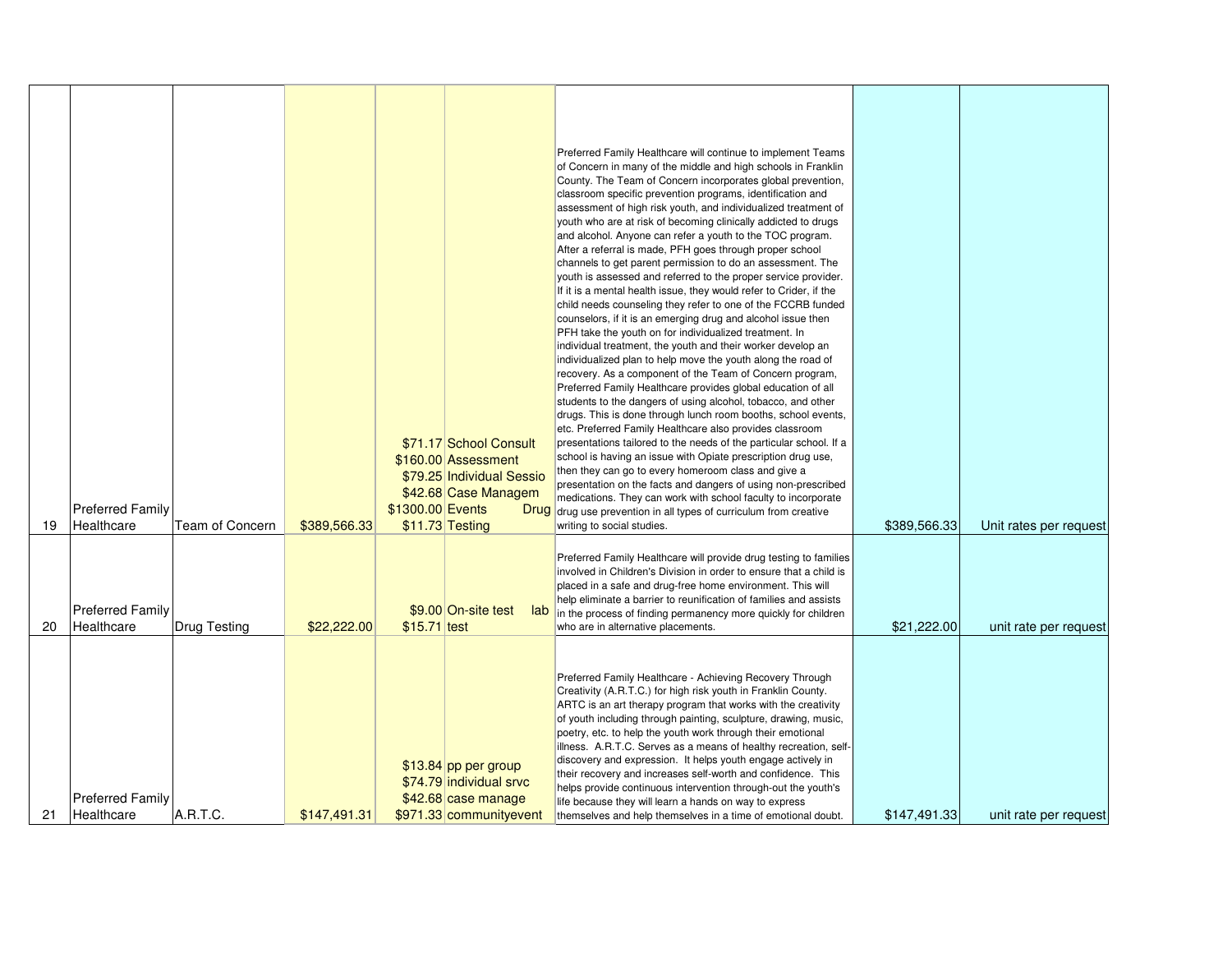| 22 | Grace's Place<br><b>Crisis Nurserv</b> | Crisis Care                | \$150,000.00 | \$29.00 Per hour/1 child<br>\$14.50 per hour/per child<br>\$65.39 case mngmt<br>\$39.23 intake assess<br>\$17.62 visitation<br>\$18.50 Visitation intake<br>\$75.00 therapy visitation<br>\$150 therapy vis. Intak | Grace's Place will provide a safe haven for children and youth<br>12 years of age of less. Respite can be provided for an hour or<br>two or up to 5 days. Services include follow-up, case<br>management, and initial assessment. Respite and emergency<br>care are available for a number of situations. The main<br>premise is to keep kids safe and protected in a nurturing<br>environment in order to prevent child abuse and neglect.                                                                                                                                                                                                                                                                                                                    | \$110,000.00 | unit rate per request                                                |
|----|----------------------------------------|----------------------------|--------------|--------------------------------------------------------------------------------------------------------------------------------------------------------------------------------------------------------------------|----------------------------------------------------------------------------------------------------------------------------------------------------------------------------------------------------------------------------------------------------------------------------------------------------------------------------------------------------------------------------------------------------------------------------------------------------------------------------------------------------------------------------------------------------------------------------------------------------------------------------------------------------------------------------------------------------------------------------------------------------------------|--------------|----------------------------------------------------------------------|
| 23 | Children's<br>Advocacy<br>Center       | <b>Family Advocate</b>     | \$24,128.00  | $$40.00$ per hour                                                                                                                                                                                                  | The Children's Advocacy Center will have a Family Advocate<br>who works with children who have alleged sexual and/or<br>physical abuse and the non-offending care-givers throughout<br>the legal process. The Family Advocate will follow the case<br>from the forensic interview through the conclusion of the legal<br>proceedings, as well as helping coordinate the care for the<br>child.                                                                                                                                                                                                                                                                                                                                                                 | \$24,128.00  | unit rate per request                                                |
| 24 | Children's<br>Advocacy<br>Center       | Sexual Abuse<br>Prevention | \$57,500.00  | \$125.00 direct per hour                                                                                                                                                                                           | The Children's Advocacy Center will continue to provide sexual<br>abuse prevention programs in Franklin County. The sexual<br>abuse prevention program will be offered to the local schools.<br>In addition, in order to ensure that first responders such as<br>police, Children's Division workers, schools, daycares, etc. are<br>ready to deal with a child's disclosure of abuse, the CAC will<br>train these adults on issues such as sexual abuse dynamics,<br>how children disclose abuse, what do when a child discloses,<br>etc. This will ensure that when mandated reporters receive<br>information or have concerns about child abuse, they are<br>trained and prepared to handle the disclosure with the least<br>amount of trauma to the child. | \$45,000.00  | based allocation on past<br>utilization and unit rate<br>per request |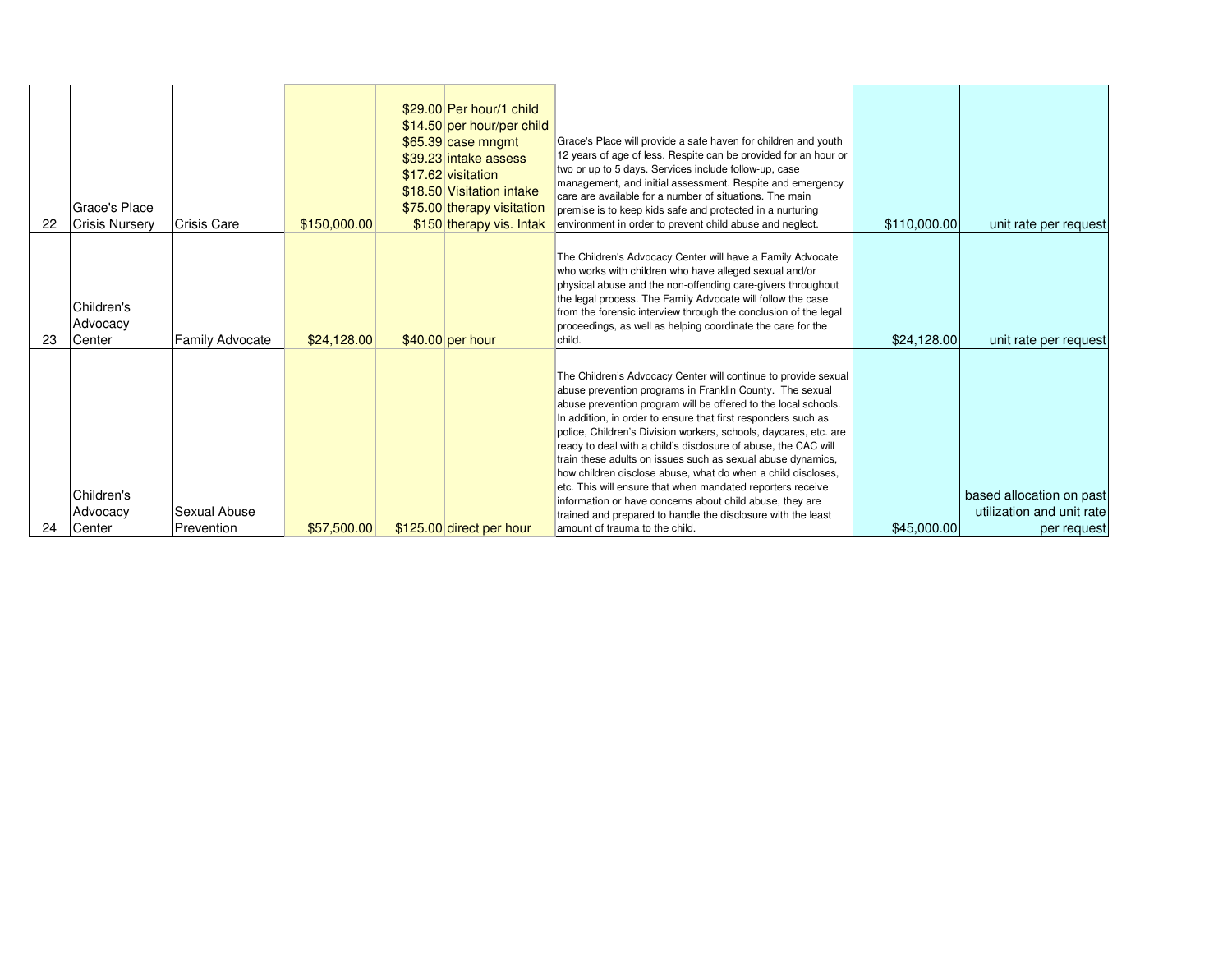|    | Foundations for          |                                   |             |              | \$137.25 per hour<br>varies wrap-around<br>\$4.50- drug testing | Foundations for Franklin County will administer and oversee<br>activities funds for high-risk youth in the community. This pool<br>of funding will be available to youth who are working with<br>agencies throughout the area for a variety of activities that<br>would assist in their overall treatment goals. Funding could be<br>used for anything from helping to pay for field trips at school for<br>foster children to assisting a youth who is working on social<br>skills be able to play a team sport. The fund will be restricted to<br>those in financial need and to activities that are in line with a<br>treatment goal of a qualified agency.<br>Strengthening Families Program through Foundations for<br>Franklin County - The SFP curriculum includes courses in<br>Parent Training, Children's Skills Training, and Family Life<br>Skills Training. Parents learn to increase desired behaviors in<br>children by using attention and rewards, clear communication,<br>effective discipline, substance use education, problem solving,<br>and limit setting. Children learn effective communication,<br>understanding feelings, social skills, problem solving, resisting<br>peer pressure, consequences of substance use, and<br>compliance with parental rules. Together, families engage in<br>structured family activities, practice therapeutic child play,<br>conduct family meetings, learn communication skills, practice<br>effective discipline, and reinforce positive behaviors in each |             | \$2400 less for life skills<br>for kids if needed take<br>from wrap-around,<br>\$5000 less forwrap-<br>around - Unit rate per<br>request and based on |
|----|--------------------------|-----------------------------------|-------------|--------------|-----------------------------------------------------------------|--------------------------------------------------------------------------------------------------------------------------------------------------------------------------------------------------------------------------------------------------------------------------------------------------------------------------------------------------------------------------------------------------------------------------------------------------------------------------------------------------------------------------------------------------------------------------------------------------------------------------------------------------------------------------------------------------------------------------------------------------------------------------------------------------------------------------------------------------------------------------------------------------------------------------------------------------------------------------------------------------------------------------------------------------------------------------------------------------------------------------------------------------------------------------------------------------------------------------------------------------------------------------------------------------------------------------------------------------------------------------------------------------------------------------------------------------------------------------------------------------------------------------|-------------|-------------------------------------------------------------------------------------------------------------------------------------------------------|
| 25 | <b>Franklin County</b>   |                                   | \$37,861.50 | \$12.50 kit  |                                                                 | other.                                                                                                                                                                                                                                                                                                                                                                                                                                                                                                                                                                                                                                                                                                                                                                                                                                                                                                                                                                                                                                                                                                                                                                                                                                                                                                                                                                                                                                                                                                                   | \$30.461.50 | receipts.                                                                                                                                             |
| 26 | Franklin County Services | Foundations for Mobile Counseling | \$61,813.00 | \$61.81 hour | per counseling                                                  | Given that transportation is one of the largest barriers in<br>Franklin County to children and youth receiving much needed<br>mental health services, Foundations for Franklin County is<br>requesting funding for a mobile counseling. The mobile<br>counseling would take a licensed professional counselor to the<br>commnities and places where youth can easily access the<br>services. Counseling will be provided out of a converted RV<br>that is designed to be a welcoming, comforting place where<br>youth can feel safe. The mobile counseling will be able to<br>accomadate indivdiual and family therapy sessions. .                                                                                                                                                                                                                                                                                                                                                                                                                                                                                                                                                                                                                                                                                                                                                                                                                                                                                       | \$46,329.75 | unit rate per request                                                                                                                                 |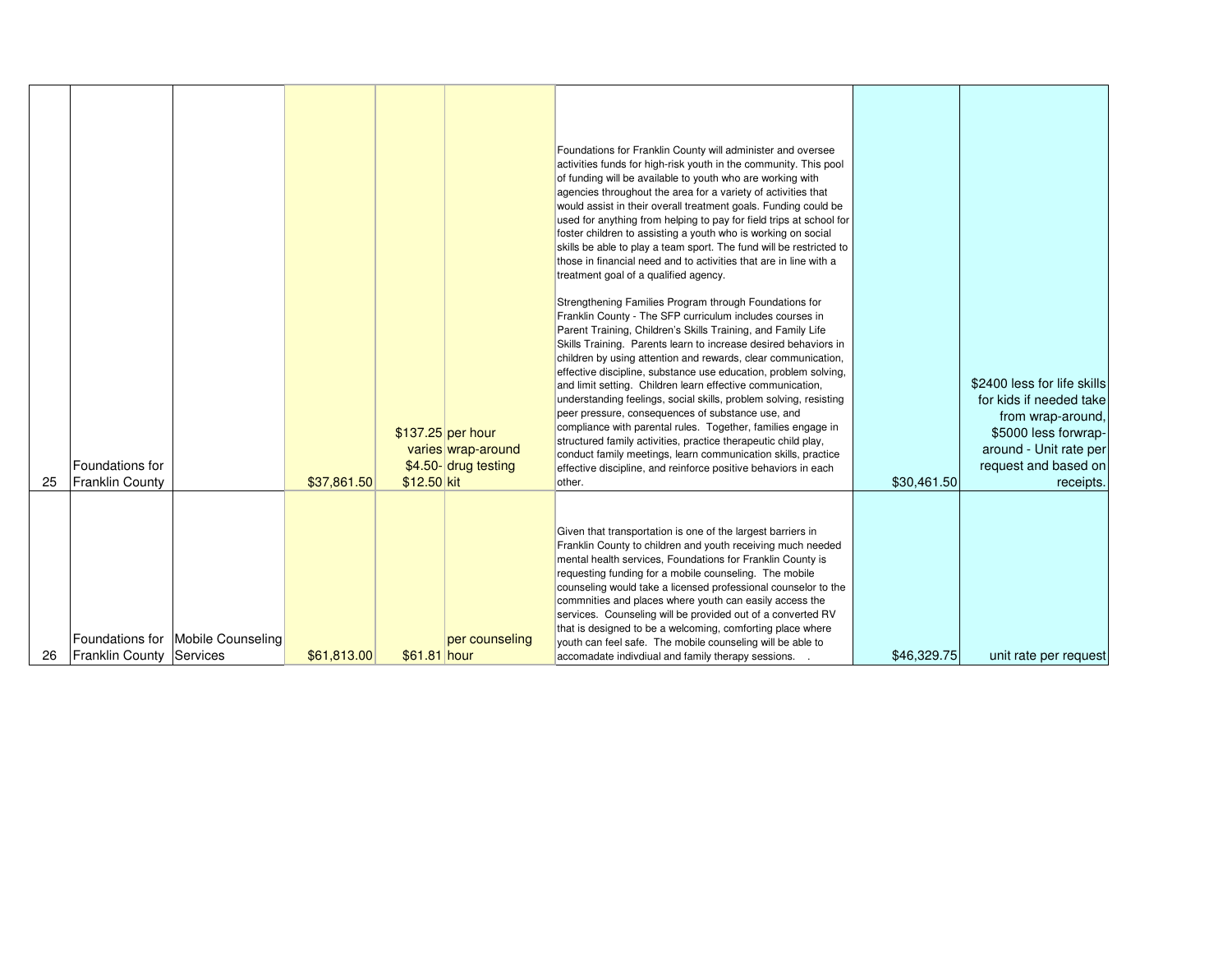| 27 | <b>ALIVE</b>                       | Children's<br>Treatment<br>Program | \$78,720.00  |                                     | counseling<br>\$96.00 session                  | ALIVE will provide counseling for children and youth who are<br>identified as being victims (directly or indirectly) of domestic<br>violence. They will provide counseling specific to the issue of<br>overcoming domestic violence so as to break the cycle of<br>violence. In addition, they will work with the parents on<br>effective nurturing and understanding the needs of a child who<br>has suffered trauma. ALIVE will provide domestic/intimate<br>partner violence prevention to local area high schools. This<br>program walks teens through scenarios and situations to help<br>them determine what is a healthy relationship and what is an<br>un-healthy relationship. Many teens are unaware that an overly<br>possessive or controlling partner is un-healthy and could lead<br>to emotional or physical abuse. | \$78,720.00  | unit rate per request                                                   |
|----|------------------------------------|------------------------------------|--------------|-------------------------------------|------------------------------------------------|------------------------------------------------------------------------------------------------------------------------------------------------------------------------------------------------------------------------------------------------------------------------------------------------------------------------------------------------------------------------------------------------------------------------------------------------------------------------------------------------------------------------------------------------------------------------------------------------------------------------------------------------------------------------------------------------------------------------------------------------------------------------------------------------------------------------------------|--------------|-------------------------------------------------------------------------|
| 28 | <b>Catholic Family</b><br>Services | Counseling                         | \$99,902.00  |                                     | \$75.45 individual cnsl<br>\$131.35 group cnsl | Catholic Family Services will provide individual and group<br>counseling services to youth of Franklin County. Along with<br>counseling, Catholic Family Services will offer the Parenting<br>Love and Logic program to any parent in Franklin County. They<br>will also be forming group counseling to address anger<br>management and other specific issues. In addition, Catholic<br>Family Services will be working with Children's Division to offer<br>parenting groups to help struggling parents learn the skills<br>needed to provide a thriving home environment for their<br>children.                                                                                                                                                                                                                                  | \$75,450.00  | allocation based on<br>historical utilization, unit<br>rate per request |
| 29 | Catholic Family<br>Services        | Psych                              | \$59,470.00  |                                     | \$247.79 per session                           | Catholic Family Services will offer psychiatric services to youth<br>in Franklin County. Psychiatry includes diagnosis, treatment,<br>and medication management.                                                                                                                                                                                                                                                                                                                                                                                                                                                                                                                                                                                                                                                                   | \$24,779.00  | based on 100 units<br>billed historically, unit<br>rate per request     |
| 30 | <b>Catholic Family</b><br>Services | School Based<br>Counseling         | \$187,420.00 |                                     | $$74.97$ per hour                              | Catholic Family Services will continue to provide school-based<br>mental health services including counseling and consultation<br>based in the Catholic grade schools and Borgia High School in<br>Franklin County. This allows children to be seen in a<br>comfortable location where they feel safe and secure.                                                                                                                                                                                                                                                                                                                                                                                                                                                                                                                  | \$187,420.00 | unit rate per request                                                   |
| 31 | <b>Catholic Family</b><br>Services | Juvenile<br>Alternatives           | \$76,440.00  | \$168.03 per day<br>\$275.00 sexual | Psycho-                                        | Catholic Family Services in partnership with the Juvenile<br>Justice System in Franklin County will work together to give an<br>option to the judges of the county in which juvenile offenders<br>could be placed in 30 day respite/residential instead of in the<br>custody of the Juvenile department or Division of Youth<br>Services. This program would allow for the child and the<br>families to have time in order to put into place better skills so<br>that the child has the ability to remain at home rather than<br>being put into incarceration with juveniles who have committed<br>felonies. In addition, under this contract Catholic Family<br>Services will provide assessments for youth who have been<br>accused of being sexual offenders to determine needed<br>services.                                   | \$61,040.80  | 12 kids and 2 PSA, unit<br>rate per request                             |